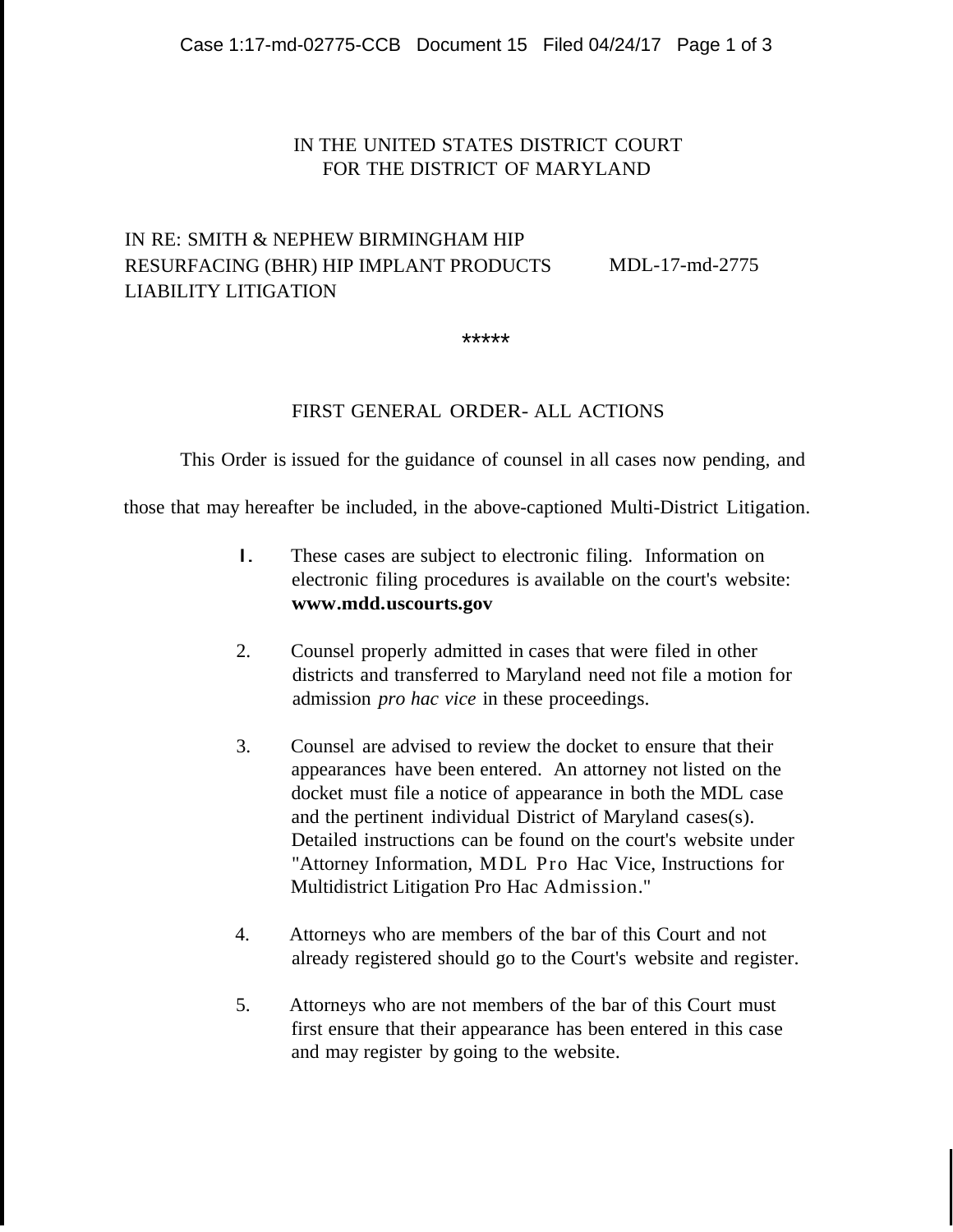- 6. Only attorneys listed on the docket sheet and registered to use the electronic filing system shall receive notice from the Clerk's Office of orders and other documents filed by the Court.
- 7. All documents filed in these proceedings shall be captioned as above and include the following additional information:
	- a. If a document generally applies to all of the cases in 17-md-2775, the caption shall include a notation that it relates to "ALL ACTIONS".
	- b. If a document applies to only one case, the caption shall include the District of Maryland case number and the name of the individual case to which it applies, in addition to the MDL case number.
	- c. If a document applies to more than one, but not all, cases, the caption shall include the District of Maryland case number and the name of the individual cases to which it applies, in addition to the MDL case number.
	- d. All motions, pleadings, stipulations, and other documents should be filed in the docket for the Master MDL case 17-md-2775 as well as in the individual cases.
		- (1) This procedure is necessary to ensure that the individual dockets are complete should any of the cases be transferred out of this district for trial.
		- (2) If you or members of your staff have any questions about how to make simultaneous electronic filings both in the lead case and the relevant individual case(s), please contact Claudia Gibson (410-962-3854), Jennifer Lewis (410-962-3862), or Briana Hilberg (410-962-3937).
- 8. As required by the Local Rules, counsel must submit a complete paper copy of any filing which, including attachments, is 15 pages